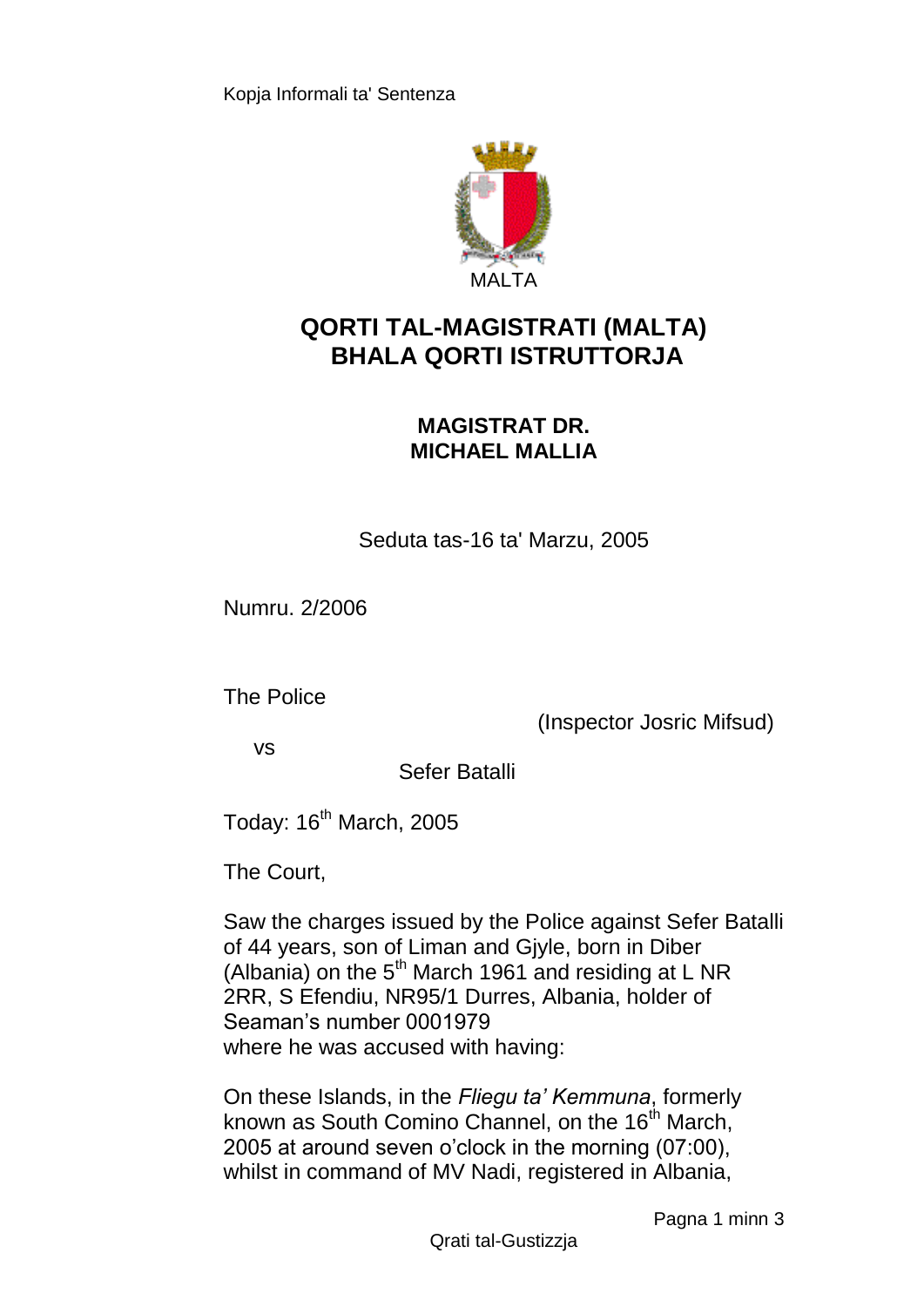Kopja Informali ta' Sentenza

a) For having contravened or failed to comply with any of the provisions of the regulations made or deemed to be made under Article 28 of Chapter 352 of the Laws of Malta, (Malta Maritime Authority Act);

b) Moreover, for having on the same day, time and circumstances failed to comply with any direction given by the Authority in exercise of its powers under the Malta Maritime Authority Act or failed to comply with any provision of the act and regulations made under there in breach of Article 78 of Chapter 352 of the Laws of Malta.

The Court having seen the charges;

Heard the evidence and seen the guilty plea; Finds the accused guilty as charged with having: On these Islands, in the *Fliegu ta' Kemmuna*, formerly known as South Comino Channel, on the 16<sup>th</sup> March. 2005 at around seven o'clock in the morning (07:00), whilst in command of MV Nadi, registered in Albania, for having contravened or failed to comply with any of the provisions of the regulations made or deemed to be made under Article 28 of Chapter 352 of the Laws of Malta, (Malta Maritime Authority Act);

moreover, for having on the same day, time and circumstances failed to comply with any direction given by the Authority in exercise of its powers under the Malta Maritime Authority Act or failed to comply with any provision of the act and regulations made under there in breach of Article 78 of Chapter 352 of the Laws of Malta.

After having seen Articles 28 and 78 of Chapter 352 of the Laws of Malta;

Having seen Article 28(3) of Chapter 352 condems accused to a fine of one thousand Malta liri (Lm1000).

The Court also orders that the acts of the case with a copy of the judgement be forwarded to the Attorney General as per Article 401 (3) of Chapter 9 of the Laws of Malta.

## **< Sentenza Finali >**